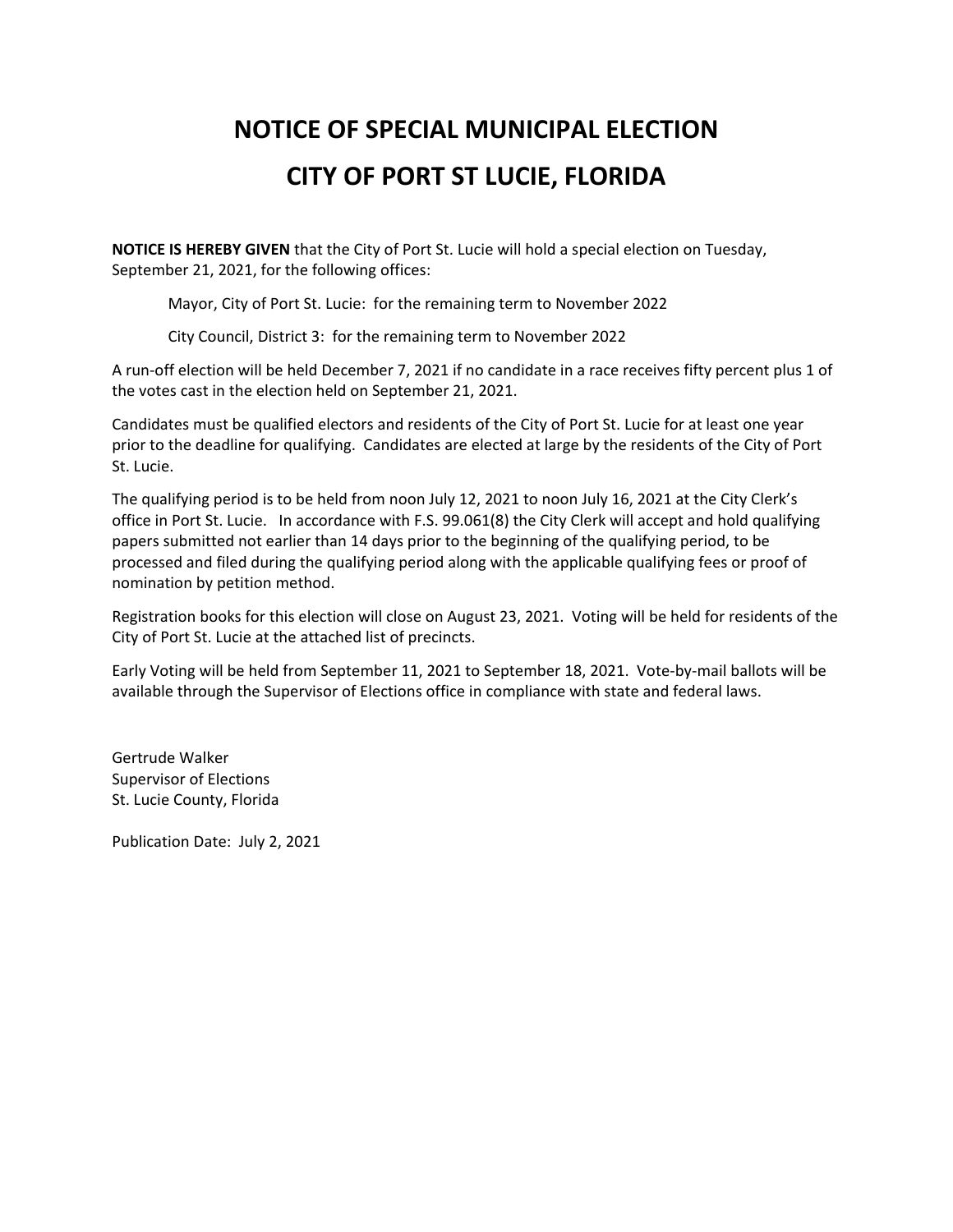| 2021 Port St. Lucie Special Election Polling Places and Addresses |                                            |                                                      |
|-------------------------------------------------------------------|--------------------------------------------|------------------------------------------------------|
| <b>Precinct</b><br>#                                              | <b>Name</b>                                | <b>Address</b>                                       |
| 11                                                                | Port St. Lucie Civic Center                | 9221 SE Civic Center Place, Port St. Lucie,<br>34952 |
| 22                                                                | Council on Aging                           | 2501 SW Bayshore Blvd., PSL 34984                    |
| 23,75                                                             | St. Andrews Lutheran Church                | 295 NW Prima Vista Blvd., PSL 34983                  |
| 26                                                                | Port St. Lucie Community<br>Center         | 2195 SE Airoso Blvd., PSL 34984                      |
| 35                                                                | F.U.M.C Outreach Center                    | 260 SW Prima Vista Blvd., PSL 34983                  |
| 36                                                                | Port St. Lucie Civic Center                | 9221 SE Civic Center Place, Port St. Lucie,<br>34952 |
| 37                                                                | Family Life Worship Center                 | 4311 SW Darwin Blvd., PSL 34953                      |
| 38                                                                | Spanish Lakes Golf Village                 | 100 W Caribbean, PSL 34952                           |
| 41                                                                | The BPO Elks Lodge #2823                   | 343 NW Prima Vista Blvd., PSL 34983                  |
| 42                                                                | <b>First Congregational Church</b>         | 2401 SE Sidonia St., PSL 34952                       |
| 43                                                                | PGA Village, POA, Inc. Island<br>Club      | 9200 One Putt Place, PSL 34986                       |
| 45                                                                | Port St. Lucie Community<br>Center         | 2195 SE Airoso Blvd., PSL 34984                      |
| 46                                                                | Real Life Church                           | 1445 SW Hibiscus St., PSL 34983                      |
| 47                                                                | Windmill Point 1 Clubhouse                 | 490 SW Kentwood Rd., PSL 34953                       |
| 49                                                                | Faith Congregational Church                | 2199 SW Savona Blvd, PSL 34953                       |
| 50                                                                | Robert E. Minsky Gym                       | 750 SW Darwin Blvd, PSL 34953                        |
| 51                                                                | D.A.V. Hall Chapter 113                    | 1150 SW California Blvd., PSL 34953                  |
| 53                                                                | Police Athletic Club                       | 2101 SE Tiffany Ave., PSL 34952                      |
| 66                                                                | Church of the Nazarene                     | 151 SW Kestor Dr., PSL 34953                         |
| 67                                                                | Grace Lutheran Church                      | 555 SW Cashmere Blvd., PSL 34986                     |
| 68                                                                | The Lighthouse Chapel                      | 6681 NW Selvitz Rd., PSL 34983                       |
| 71                                                                | Crosstown Fellowship                       | 1885 SW Del Rio Blvd., PSL 34953                     |
| 73                                                                | Harbor Place                               | 3700 SE Jennings Rd., PSL 34952                      |
| 82                                                                | River Place on the St. Lucie               | 450 NE Lazy River Pkwy., PSL 34983                   |
| 83                                                                | Paula A. Lewis Library                     | 2950 SW Rosser Blvd., PSL 34953                      |
| 84                                                                | Parks Edge, POA                            | 3201 SW Landale Blvd., PSL 34953                     |
| 85                                                                | <b>IRSC Schreiber Conference</b><br>Center | 500 NW California Blvd., PSL 34986                   |
| 86                                                                | <b>Sunlight Community Church</b>           | 477 SW Cashmere Blvd., PSL 34986                     |